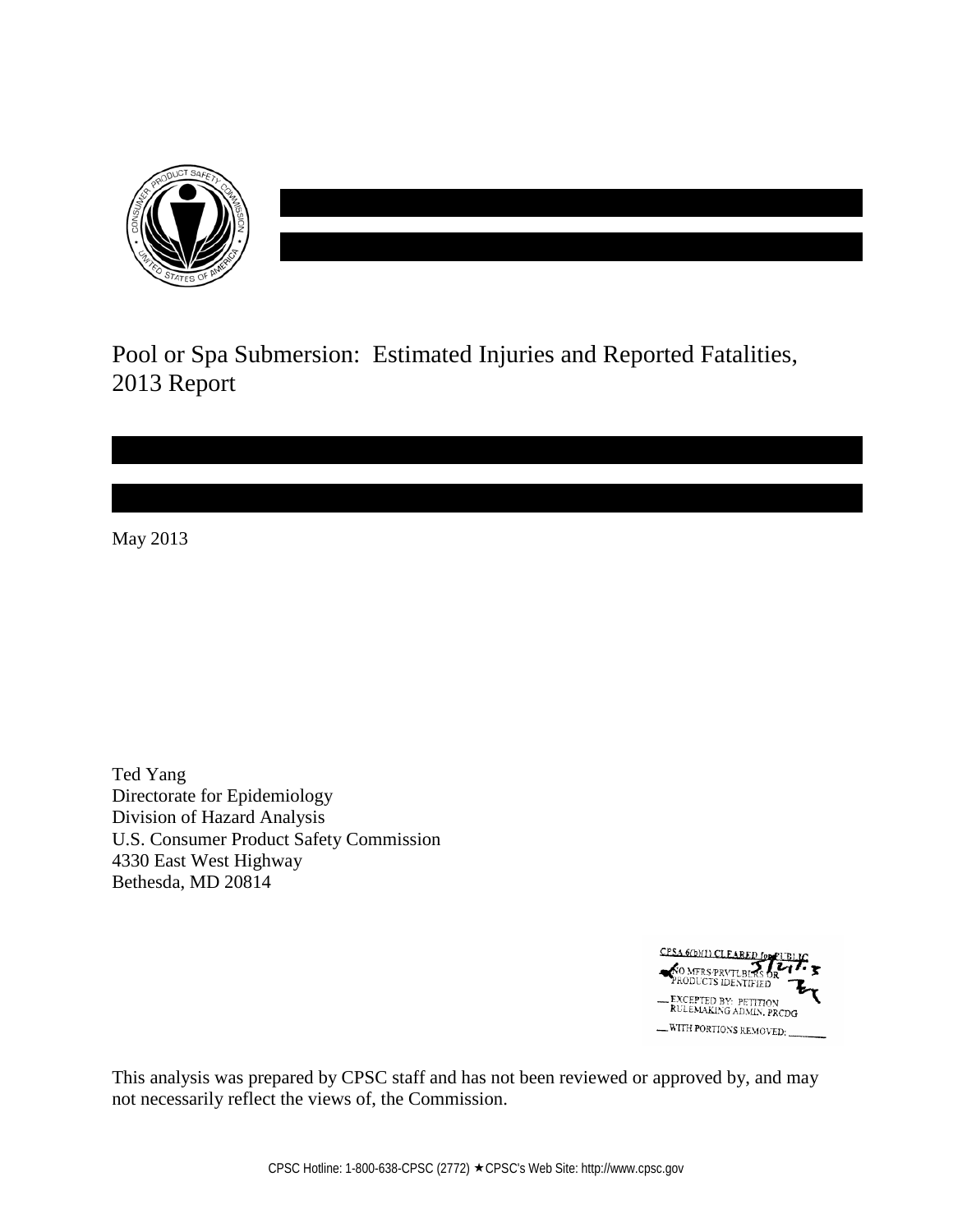## **Executive Summary**

This report presents estimates of the number of pool- or spa<sup>[1](#page-1-0)</sup>-related submersion<sup>[2](#page-1-1)</sup> injuries between 2010 and 2012, and it presents counts of reported pool- or spa-related submersion fatalities involving children younger than 15 years of age between 2008 and 2010. The subset of submersion injuries and fatalities involving children younger than 5 years of age is also provided. Please note that injuries and fatalities associated with circulation/suction entrapments in pools or spas are presented in a separate document.<sup>[3](#page-1-2)</sup> It is important to note that incidents covered by this report were associated with a pool or spa, but the primary cause of the incident was not necessarily the pool or spa product.

Annual estimates for 2010 through 2012, and an average annual estimate of the number of emergency department-treated submersion injuries are presented. This is followed by a count of fatal submersions reported to CPSC staff for 2008 through 2010. The years for reported injury and fatality statistics differ as a result of the lag in fatality reporting.

Key findings include:

- There were, on average, an estimated 5,100 pool- or spa-related hospital emergency department (ED)-treated submersion injuries each year for 2010 through 2012, and 390 poolor spa-related fatalities reported per year for 2008 through 2010, involving children younger than 15 years of age.
- Seventy-six percent of the reported fatalities and 78 percent of the ED-treated injuries involved children younger than 5 years of age.
- The majority of the estimated ED-treated submersion injuries for 2010 through 2012, and the reported fatalities for 2008 through 2010, were associated with pools (versus spas).
- Children between the ages of 1 and 3 (12 months through 47 months) represented 64 percent of estimated injuries for 2010 through 2012 and 67 percent of the reported fatalities for 2008 through 2010 involving children younger than 15 years.
- For children younger than 15 years old, 51 percent of the victims of ED-treated pool or spa submersion injuries for 2010 through 2012 were admitted to the hospital or treated and transferred to another hospital, compared to 4 percent for ED-treated injuries to children younger than 15 years old involving all types of consumer products during the same time period.
- Injured children younger than 5 years old were treated and transferred less frequently (12) percent) than injured children between the ages of 5 and 14 years old (23 percent). Thirtyfour percent of children between the ages of 5 and 14 were treated and released, compared to 45 percent of children younger than age 5.

 $\overline{a}$ 

<span id="page-1-0"></span><sup>&</sup>lt;sup>1</sup> The term "spa" is used to refer to spas and hot tubs.<br><sup>2</sup> The term "submersion" is used in lieu of the term "drowning" to encompass a broader scope of incidents.

<span id="page-1-2"></span><span id="page-1-1"></span> $3$  1999–2011 "Reported Circulation/Suction Entrapments Associated with Pools, Spas, and Whirlpool Bathtubs, 2012 Report," May 2012.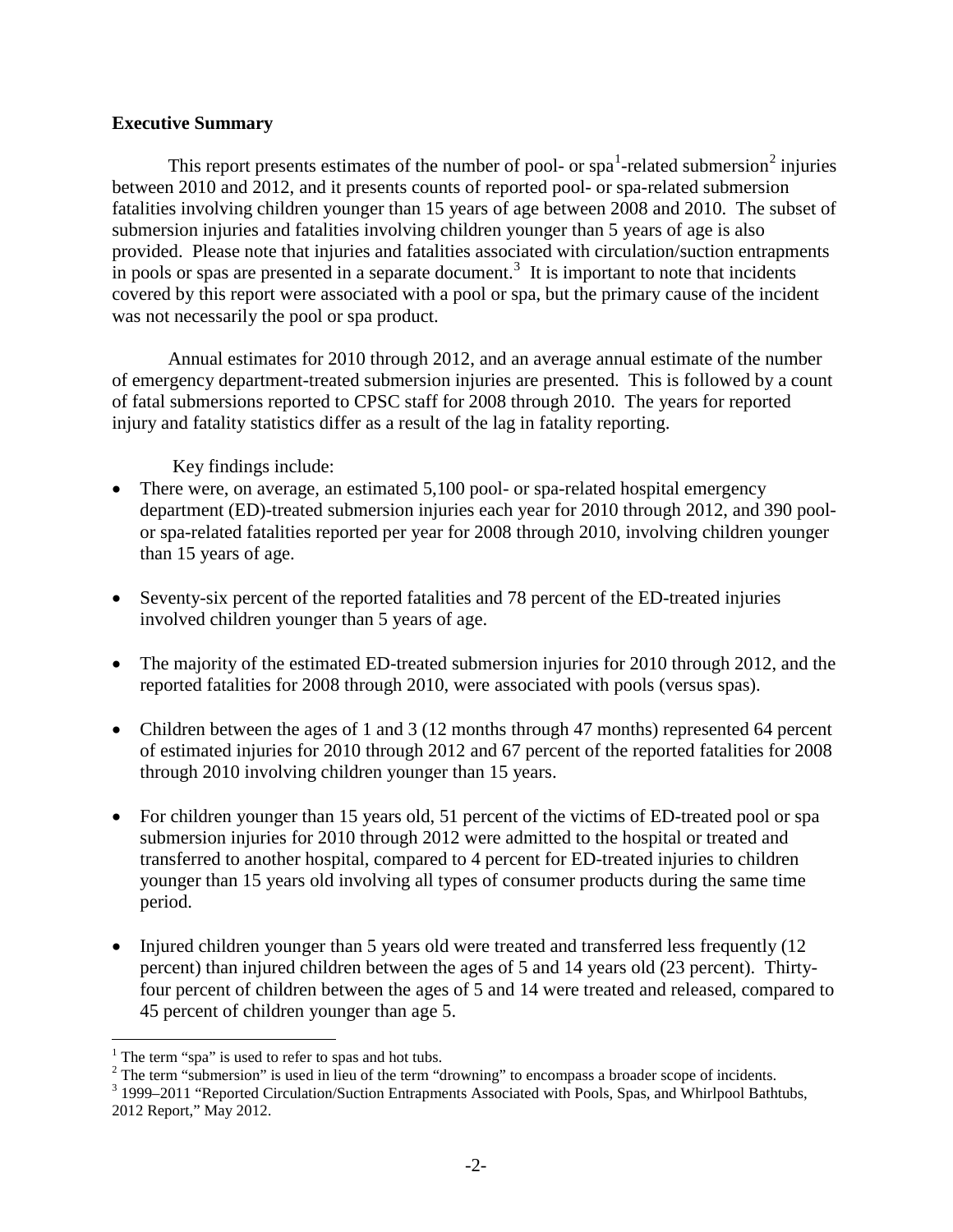- Approximately 48 percent of the estimated injuries for 2010 through 2012 and 73 percent of the fatalities for 2008 through 2010 involving children younger than 15 years old occurred at a residence.
- Residential locations dominated incidents involving victims younger than 5 years of age (53) percent for injuries and 85 percent for fatalities).
- Most reported fatalities occurred on the day of (68 percent) or within a week of (additional 25 percent) the submersion incident. Only 6 percent of fatal victims survived beyond a week of the submersion, and these victims had severe injuries and required intensive medical care.
- Approximately 59 percent of fatalities (annual average of 231) occurred in in-ground pools. Above-ground pools accounted for 15 percent of the reported fatalities with portable pools accounting for 9 percent of the reported fatalities (annual average of 37) for children younger than 15 years of age.
- Parents, caregivers, and the media are encouraged to visit [www.PoolSafely.gov](http://www.poolsafely.gov/) for vital safety information regarding the prevention of child submersions in and around pools and spas.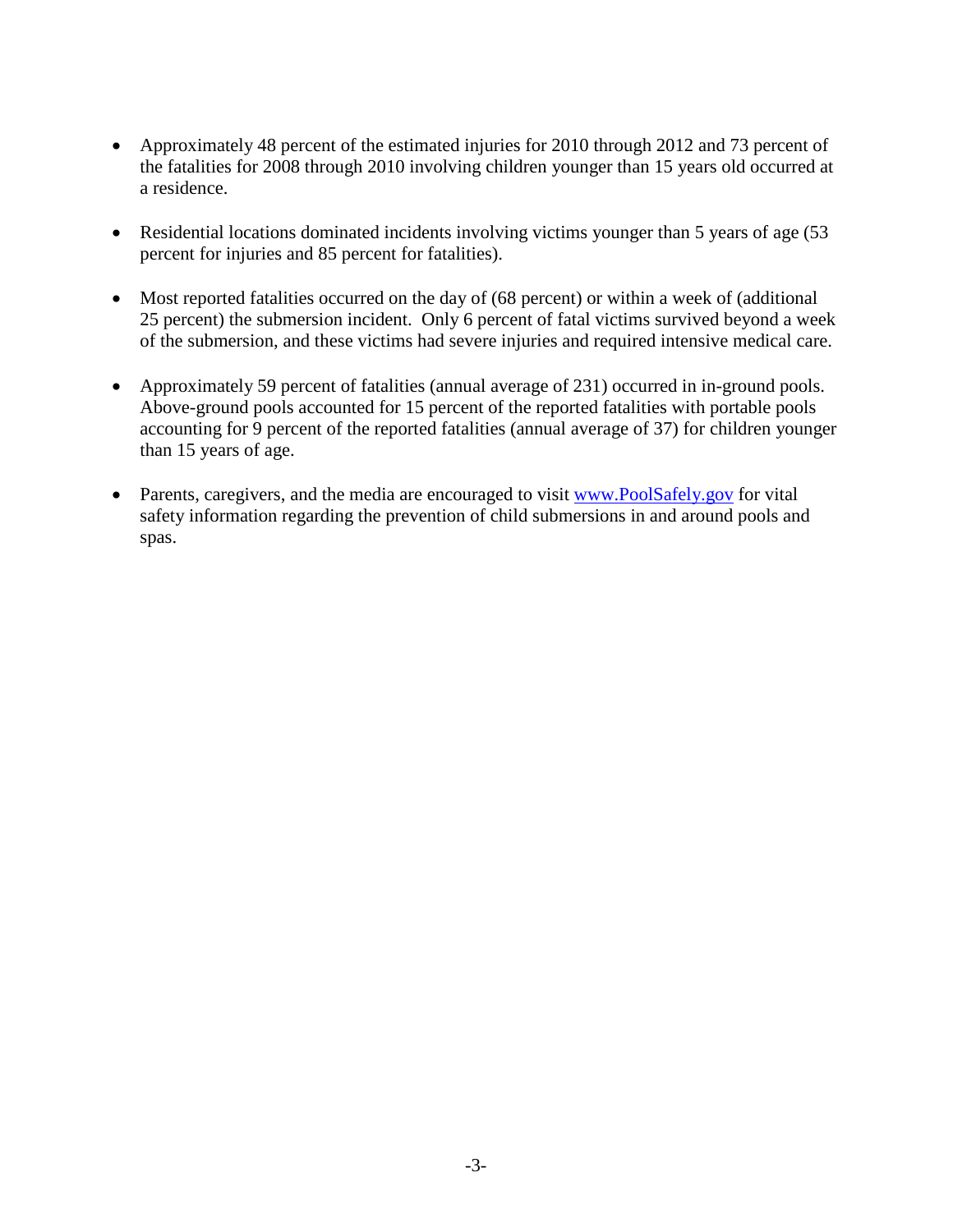## **Emergency Department-Treated Injuries**

For 2010 through 2012, an estimated annual average of 5,100 children younger than 15 years of age were treated in U.S. hospital emergency departments (EDs) for injuries associated with pool or spa submersions. Estimates are shown in Table 1. Estimates are also provided for injured children younger than 5 years of age but are not provided for injured children 5 to 14 years of age due to the estimate being very small.<sup>[4](#page-3-0)</sup> Injury estimates came from National Electronic Injury Surveillance System (NEISS) data, where sampling weights are used to project the cases from NEISS hospitals to national estimates. The corresponding annual average estimates for the years 2009 through 2011 are 5,200 children younger than 15 and 4,100 children younger than 5 years of age treated in hospital emergency departments for submersion injuries related to pools or spas.

Table 1 Estimated Number of Emergency Department-Treated Pool or Spa Submersion Injuries Children Younger than 5 and 15 Years of Age, 2010–2012

| Year    | Contracted Touriger than 5 and 15 Teams of Age, 2010–2012<br><b>Estimated Emergency Department-Treated Injuries</b> |                              |  |
|---------|---------------------------------------------------------------------------------------------------------------------|------------------------------|--|
|         | <b>Younger than 5 Years</b>                                                                                         | <b>Younger than 15 Years</b> |  |
| Average | 4,000                                                                                                               | 5,100                        |  |
| 2012    | 4,200                                                                                                               | 5,400                        |  |
| 2011    | 3,400                                                                                                               | 4,400                        |  |
| 2010    | 4,400                                                                                                               | 5,600                        |  |
|         |                                                                                                                     |                              |  |

Source: U. S. Consumer Product Safety Commission: National Electronic Injury Surveillance System (NEISS). Appendix A details the methodology for data extraction.

The 2012 estimates of children younger than 15 years of age and children younger than 5 years of age who were treated in U.S. hospital emergency departments for pool- or spa-related submersion injuries are not statistically different from the 2011 estimates. On average, during 2010 through 2012, 78 percent of children treated in emergency departments for pool- or sparelated submersion injuries were younger than 5 years of age. Children younger than 5 years of age comprised an estimated 78, 78, and 77 percent of the childhood pool- or spa- related treated injuries in 2010, 2011, and 2012, respectively.

<span id="page-3-0"></span> $4$  Estimates less than 1,200 are not routinely reported.

<span id="page-3-1"></span><sup>&</sup>lt;sup>5</sup> The estimates are rounded to the nearest hundred.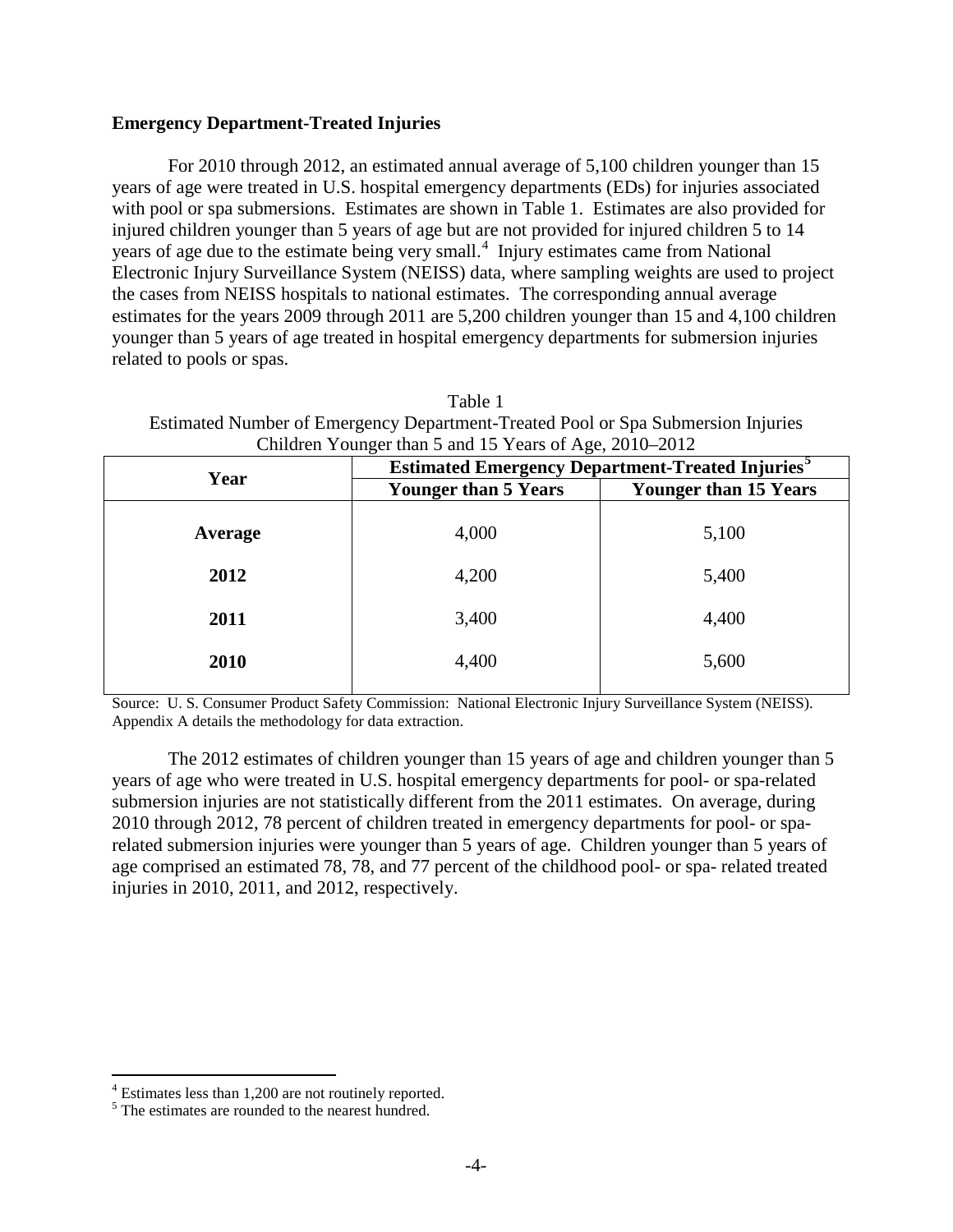Table 2 shows the percent of estimates for 2010 through 2012 associated with pool or spa submersions by type of product. Spa-related submersions constitute 2 percent of the estimated number of treated injuries for children younger than 15 years of age, and 3 percent of the pool or spa submersion treated injuries for children younger than 5 years of age.

| Table 2                                                                 |
|-------------------------------------------------------------------------|
| Percent of Emergency Department-Treated Pool or Spa Submersion Injuries |
| Children Younger than 5 and 15 Years of Age by Product Type, 2010–2012  |

|                     | <b>Emergency Department-Treated Injury Percentages</b> |                              |  |  |
|---------------------|--------------------------------------------------------|------------------------------|--|--|
| <b>Product Type</b> | <b>Younger than 5 Years</b>                            | <b>Younger than 15 Years</b> |  |  |
| Pool                | 97                                                     | 98                           |  |  |
| <b>Spa</b>          |                                                        |                              |  |  |

Source: U. S. Consumer Product Safety Commission: National Electronic Injury Surveillance System (NEISS). Appendix A details the methodology for data extraction.

 Table 3 shows the percentage of the estimated number of pool- or spa-related submersion injuries by victim gender. Male children are more frequently treated for pool- or spa-related submersion injuries than female children. This is true of all injured children younger than 15 and the subset of children younger than 5 years of age.

Table 3 Percent of Emergency Department-Treated Pool or Spa Submersion Injuries Children Younger than 5 and 15 Years of Age by Gender, 2010–2012

|             | <b>Estimated Emergency Department-Treated Injury Percentages</b> |                              |  |  |
|-------------|------------------------------------------------------------------|------------------------------|--|--|
| Gender      | <b>Younger than 5 Years</b>                                      | <b>Younger than 15 Years</b> |  |  |
| <b>Male</b> | 58                                                               | 60                           |  |  |
| Female      |                                                                  | 40                           |  |  |

Source: U. S. Consumer Product Safety Commission: National Electronic Injury Surveillance System (NEISS). Appendix A details the methodology for data extraction.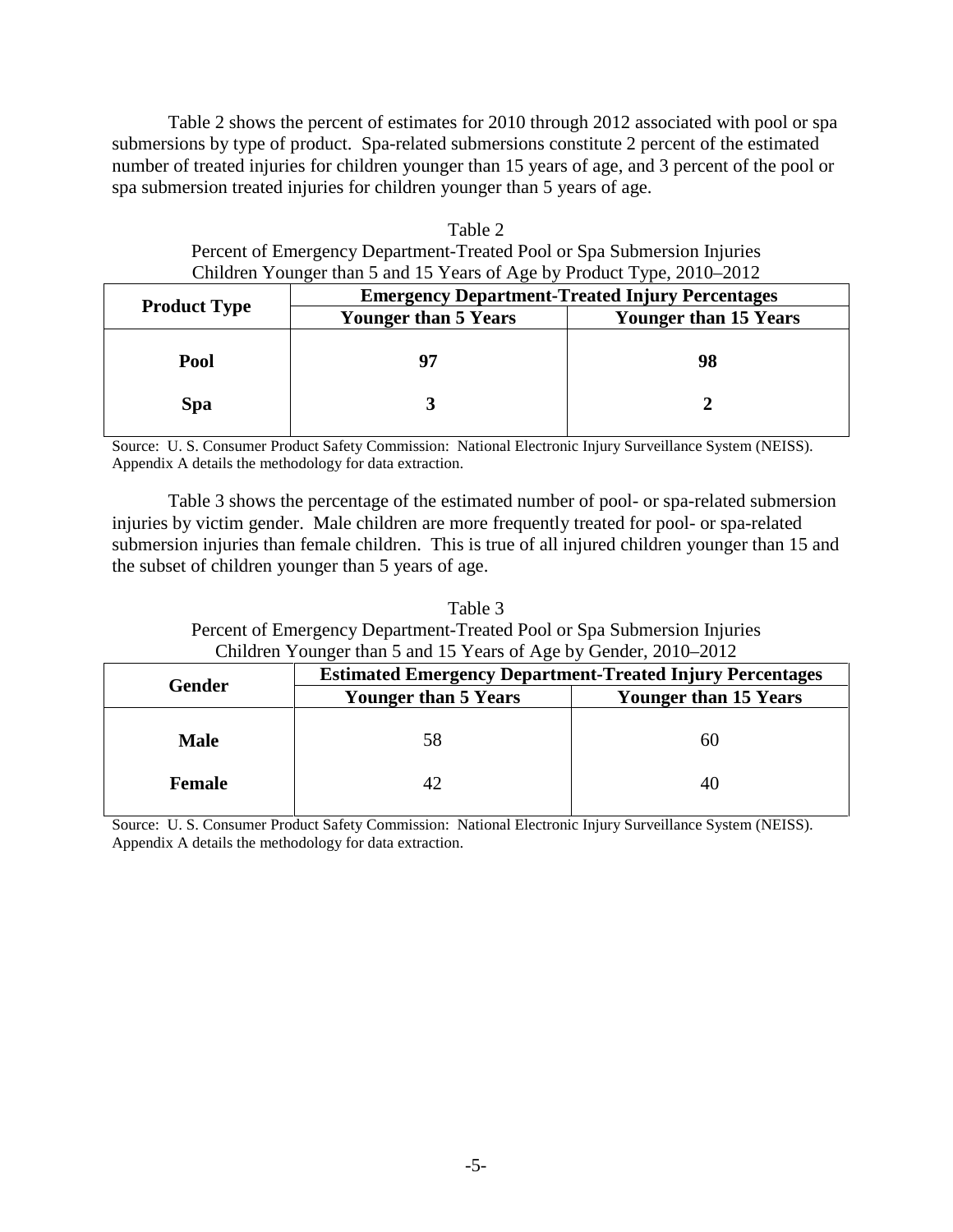Figure 1 illustrates the seasonal distribution of the percentages of the estimated emergency department-treated submersion injuries for each age group. The months of May, June, July, and August had the largest percentages.



Source: U. S. Consumer Product Safety Commission: National Electronic Injury Surveillance System (NEISS).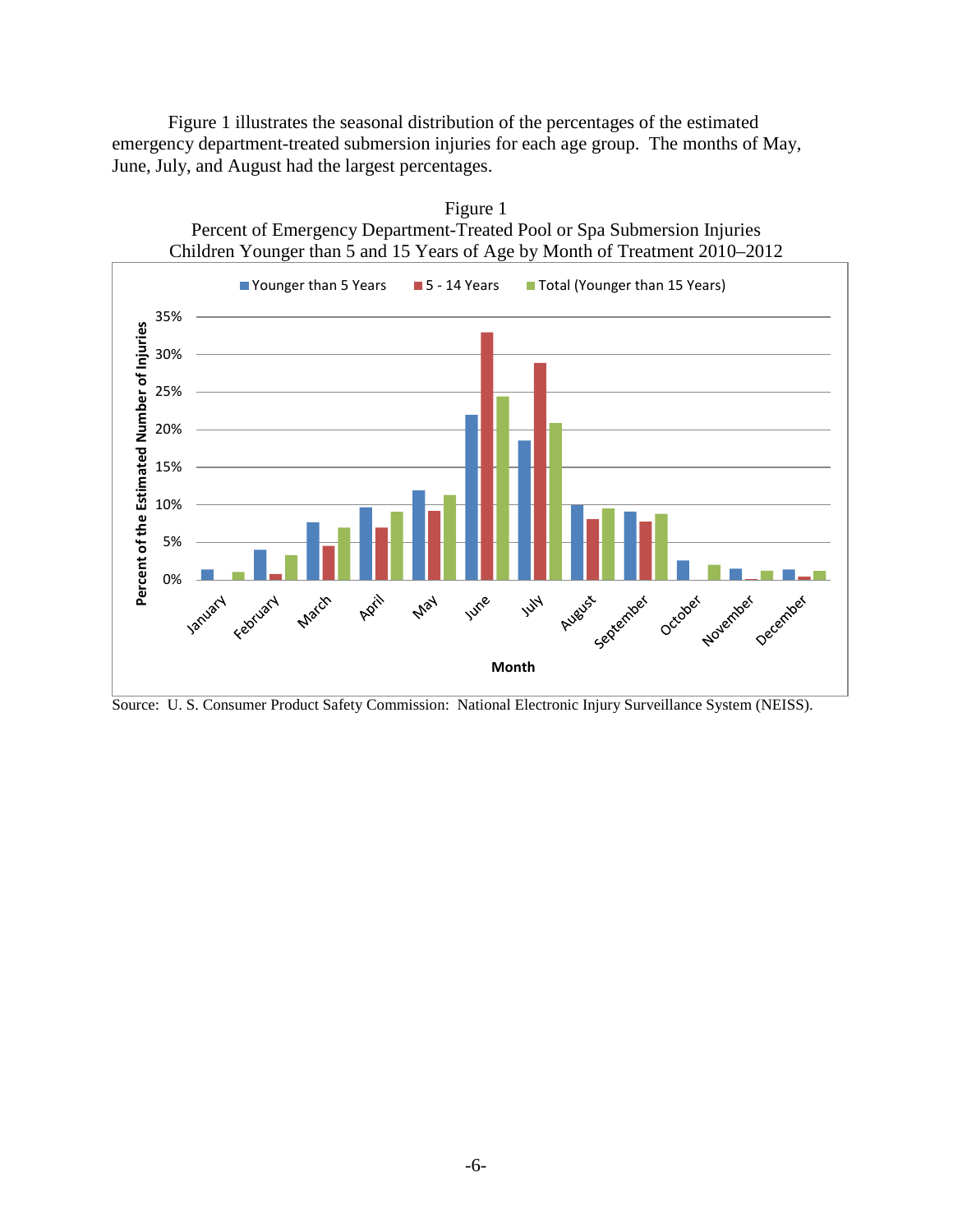Figure 2 plots the percent of the estimated number of ED-treated submersion injuries as a function of the victim's age. Children younger than 1 year of age accounted for 2 percent of the estimated pool- or spa-related submersion injuries. Children between the ages of 1 and 3 years (12 to 47 months) comprised approximately 64 percent of the estimated number of children treated for pool- or spa-related submersion injuries. An additional 11 percent of the estimated childhood pool- or spa-related submersion injuries occurred in children 4 years of age (48 to 59 months). Children ages 5 to 9 and 10 to 14 accounted for 17 and 5 percent, respectively, of the estimated ED-treated pool or spa related submersion injuries.<sup>[6](#page-6-0)</sup>





Source: U. S. Consumer Product Safety Commission: National Electronic Injury Surveillance System (NEISS).

<span id="page-6-0"></span><sup>6</sup> Percentages may not add up to 100 due to rounding.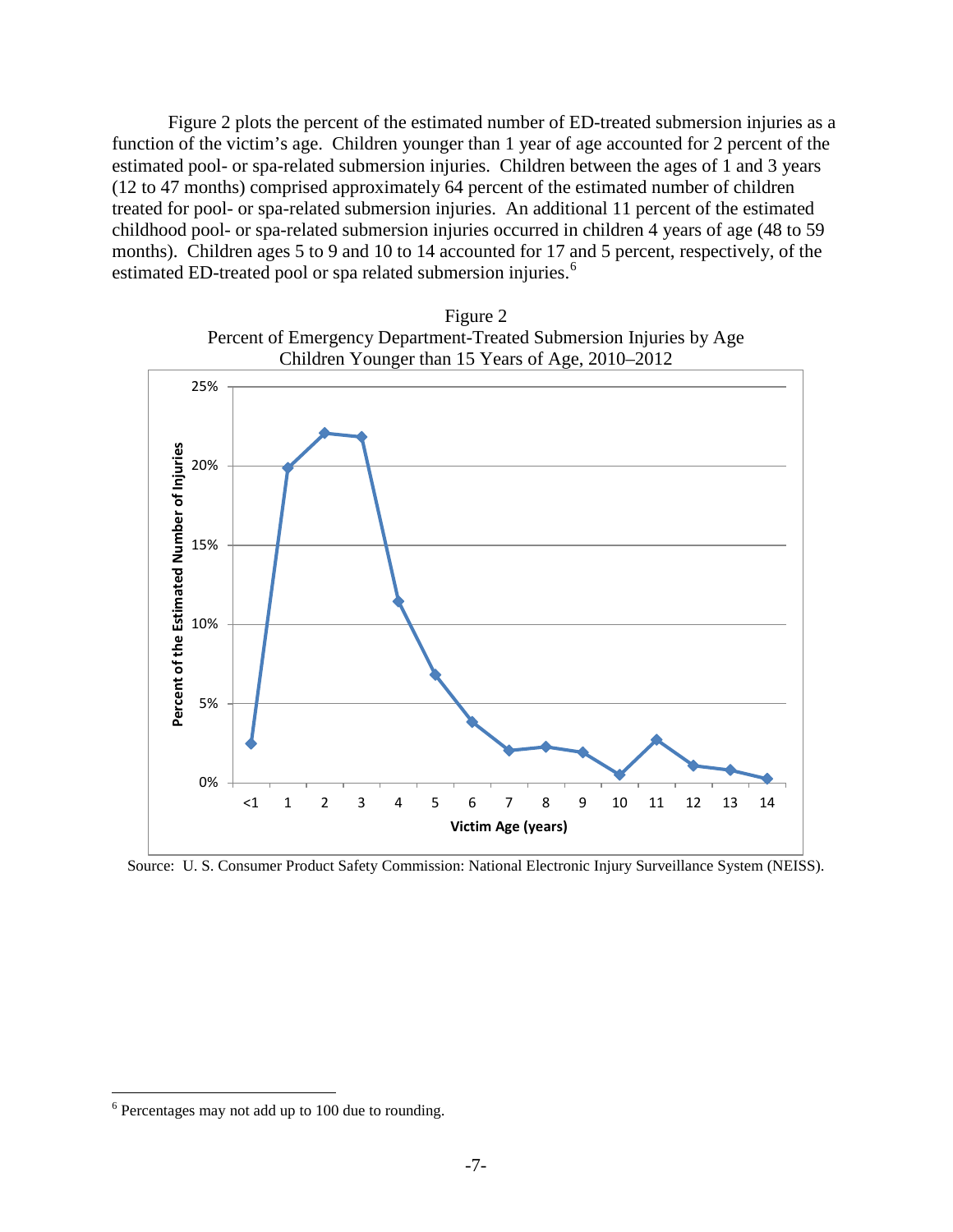Table 4 gives a breakdown of submersion injuries by disposition. Injured children younger than 5 years had a higher percentage (45%) of the *examined/treated and released* disposition compared to children 5 to 14 years of age (34%). For *admitted to hospital* and *treated and transferred* dispositions, injured children younger than 5 years had a lower percentage (49%) compared to the percentage (60%) for children 5 to 14 years of age. *DOA or died in the emergency department* percentages are close for the two age groups. The deaths recorded in NEISS are also included in the fatality count in the section on reported fatalities. In contrast, for all consumer products in the CPSC's jurisdiction, only 4 percent of children in the younger than 5 and younger than 15 years of age categories treated or examined in an emergency department for a product-related injury were either admitted to the hospital or treated and transferred.

| Children Younger than 5 and 15 Years of Age by Disposition, 2010–2012 |                                                                  |                |                                         |  |  |
|-----------------------------------------------------------------------|------------------------------------------------------------------|----------------|-----------------------------------------|--|--|
|                                                                       | <b>Estimated Emergency Department-Treated Injury Percentages</b> |                |                                         |  |  |
| <b>Disposition</b>                                                    | <b>Younger than</b><br>5 Years                                   | 5-14 Years     | <b>Total</b><br>(Younger than 15 Years) |  |  |
| <b>Examined or</b><br><b>Treated and</b><br><b>Released</b>           | 45                                                               | 34             | 43                                      |  |  |
| <b>Admitted to</b><br><b>Hospital</b>                                 | 36                                                               | 36             | 36                                      |  |  |
| <b>Treated and</b><br><b>Transferred</b>                              | 12                                                               | 24             | 15                                      |  |  |
| <b>DOA</b> or Died in<br><b>Emergency</b><br><b>Department</b>        | 5                                                                | $\overline{2}$ | $\overline{4}$                          |  |  |
| <b>Held for</b><br><b>Observation</b>                                 |                                                                  | 4              | $\overline{2}$                          |  |  |
| <b>Left Without</b><br><b>Being Seen</b>                              | $\mathbf{1}$                                                     |                |                                         |  |  |

Table 4 Percent of Emergency Department-Treated Pool or Spa Submersion Injuries Children Younger than 5 and 15 Years of Age by Disposition, 2010–2012

Source: U. S. Consumer Product Safety Commission: National Electronic Injury Surveillance System (NEISS). Appendix A details the methodology for data extraction.

<span id="page-7-0"></span> $7$  Percentages may not add up to 100 due to rounding.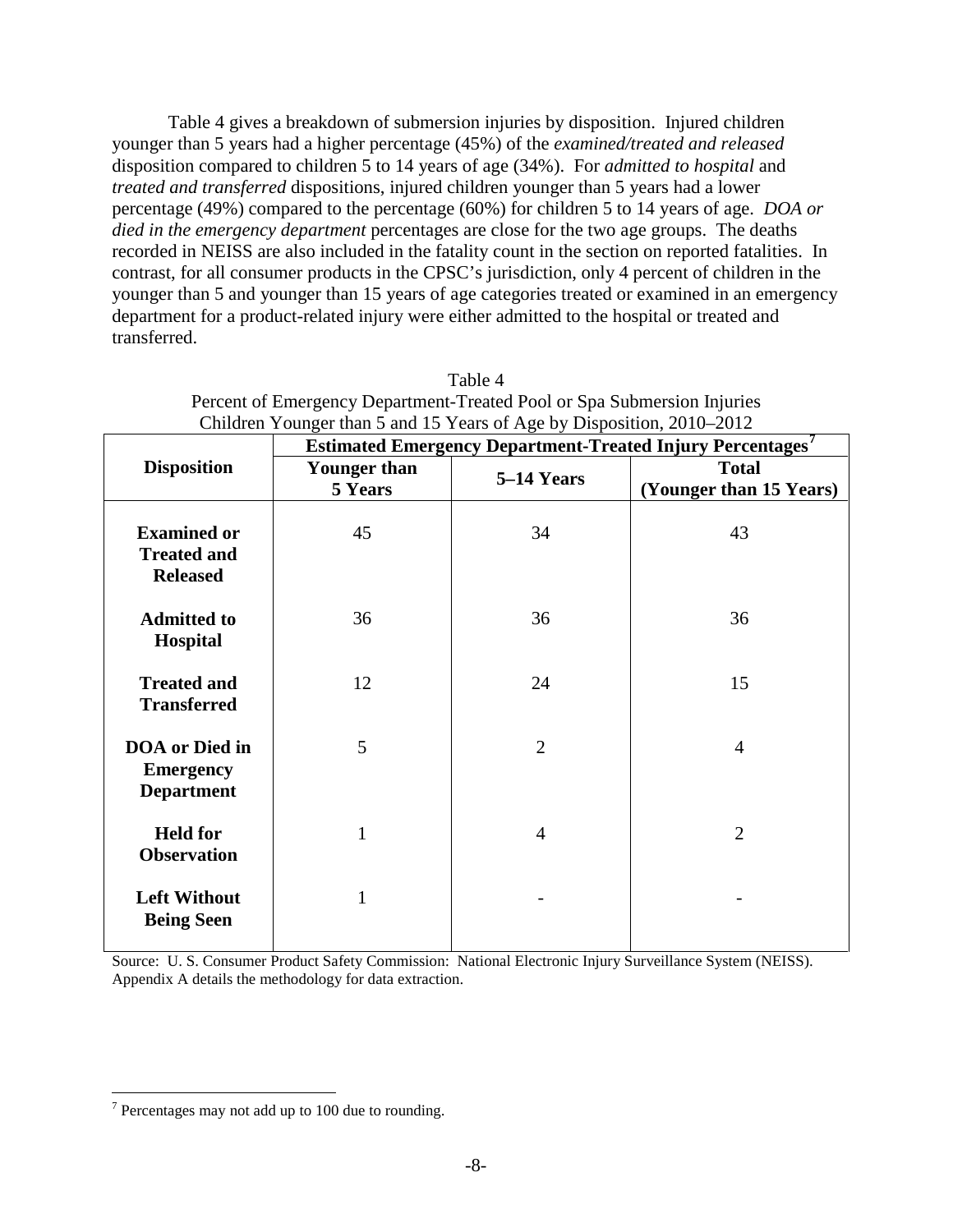Table 5 shows the percentages of the estimated number of injuries for each age group by the type of location of the submersion incident. Overall, the majority of the incidents that led to these emergency department visits occurred at a residence. Injured children younger than 5 years of age had the largest percentage (53%) in a residential location. Children 5 to 14 years of age had a plurality in public locations (40%).

| Children Younger than 5 and 15 Years of Age by Location, 2010–2012 |                                                                               |            |                                         |  |
|--------------------------------------------------------------------|-------------------------------------------------------------------------------|------------|-----------------------------------------|--|
|                                                                    | <b>Estimated Emergency Department-Treated Injury Percentages</b> <sup>8</sup> |            |                                         |  |
| Location                                                           | <b>Younger than</b><br>5 Years                                                | 5–14 Years | <b>Total</b><br>(Younger than 15 Years) |  |
| <b>Residential</b>                                                 | 53                                                                            | 32         | 48                                      |  |
| <b>Undisclosed Location</b>                                        | 29                                                                            | 28         | 29                                      |  |
| <b>Public</b>                                                      | 19                                                                            | 40         | 24                                      |  |

| Table 5                                                                 |
|-------------------------------------------------------------------------|
| Percent of Emergency Department-Treated Pool or Spa Submersion Injuries |
| Children Younger than 5 and 15 Years of Age by Location, 2010–2012      |

Source: U. S. Consumer Product Safety Commission: National Electronic Injury Surveillance System (NEISS). Appendix A details the methodology for data extraction.

<span id="page-8-0"></span><sup>8</sup> Percentages may not add up to 100 due to rounding.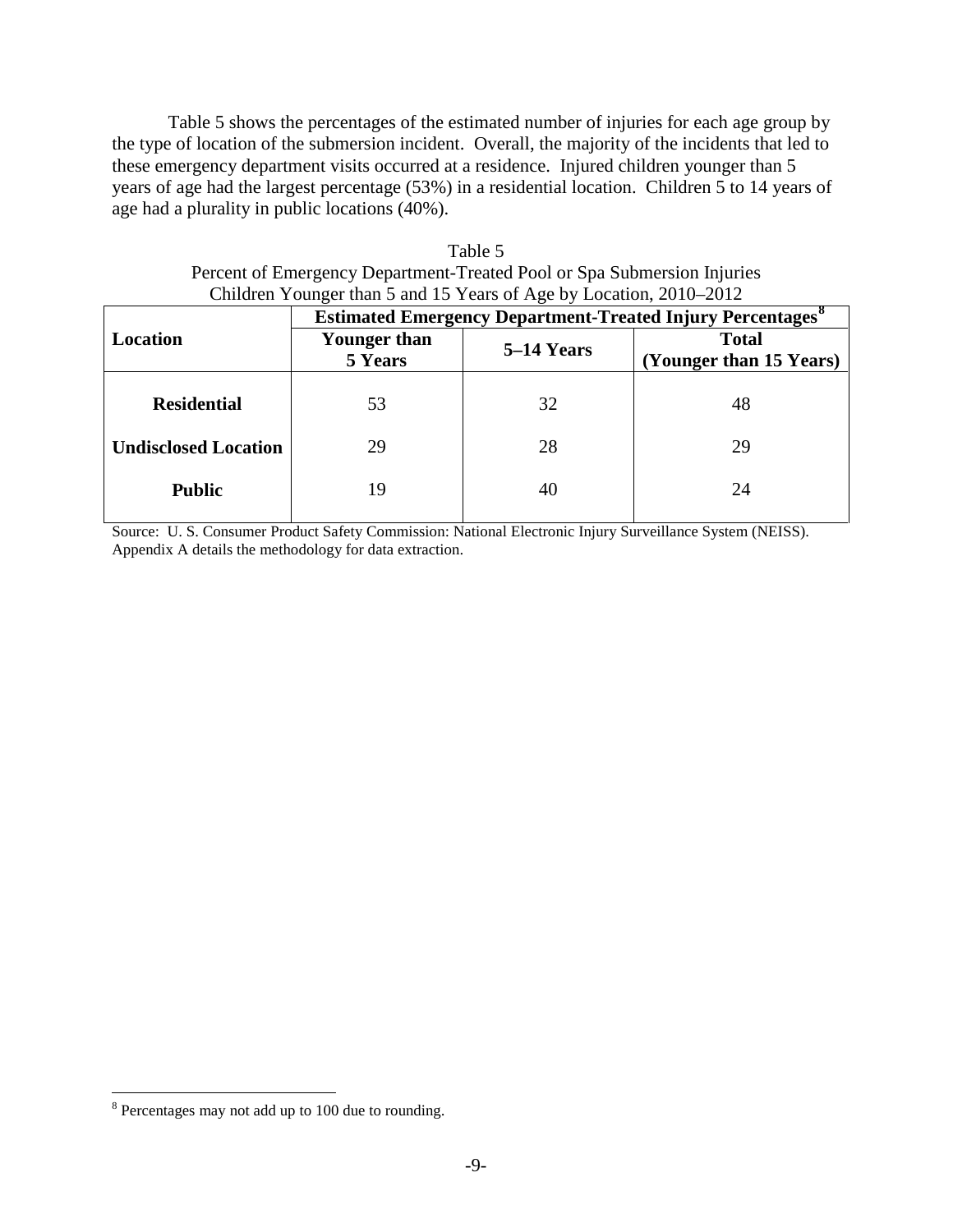## **Reported Fatalities**

 $\overline{a}$ 

On average, 390 fatalities associated with pool or spa submersions involving children younger than 15 years of age were reported to CPSC staff annually during the period from 2008 through 2010. The years for reported injury and fatality statistics differ as a result of the lag in fatality reporting. Reported fatality frequencies by year and age category are shown in Table 6. Seventy-six percent of the victims of the reported pool- or spa-related childhood submersion fatalities were younger than 5 years of age. Victims in this age category also accounted for 78 percent of the childhood submersion injuries related to pools or spas between 2010 and 2012. Cases in NEISS that were classified as DOA or died in the ED are also included in fatality case counts for their respective years.

For the 1,170 reported submersion fatalities from 2008 through 2010, 1,144 or 98 percent of the incidents involved 1 victim; 18 incidents involved 2 victims; and 8 incidents involved 1 victim who was included in the count, plus additional victims who were older than 14 years of age, and therefore, excluded from the counts.

The numbers of fatal submersions related to pools or spas that are presented in the following section are based on all incidents reported to CPSC staff. These numbers are considered to be minimum counts only and cannot be used as generalized estimates for the U.S. population because they are derived from anecdotal data.

| <b>Reported Fatality Frequencies</b> |                                |               |                                         |
|--------------------------------------|--------------------------------|---------------|-----------------------------------------|
| <b>Younger than</b>                  | 5–9 Years                      | $10-14$ Years | <b>Total</b><br>(Younger than 15 Years) |
| 295                                  | 65                             | 31            | 390                                     |
| 299                                  | 60                             | 30            | 389                                     |
| 300                                  | 61                             | 25            | 386                                     |
| 285                                  | 73                             | 37            | 395                                     |
|                                      |                                |               | 1170                                    |
|                                      | $5$ Years <sup>10</sup><br>884 | 194           | 92                                      |

| Table 6                                                                  |
|--------------------------------------------------------------------------|
| Fatalities Reported to CPSC Staff Associated with Pool or Spa Submersion |
| Children Younger than 15 Years of Age, 2008–2010                         |

Source: CPSC databases including NEISS, IPII (Injury and Potential Injury Incidents), DTHS (Deaths), and INDP (In Depth Investigations). Appendix A details the methodology for data extraction.

<span id="page-9-0"></span><sup>&</sup>lt;sup>9</sup> Reporting is not considered complete for 2009 and 2010. The number of reported fatalities may change in the future.

<span id="page-9-1"></span> $10$  One case is included in this category where the age is unknown, but the term "toddler" was used to describe the victim.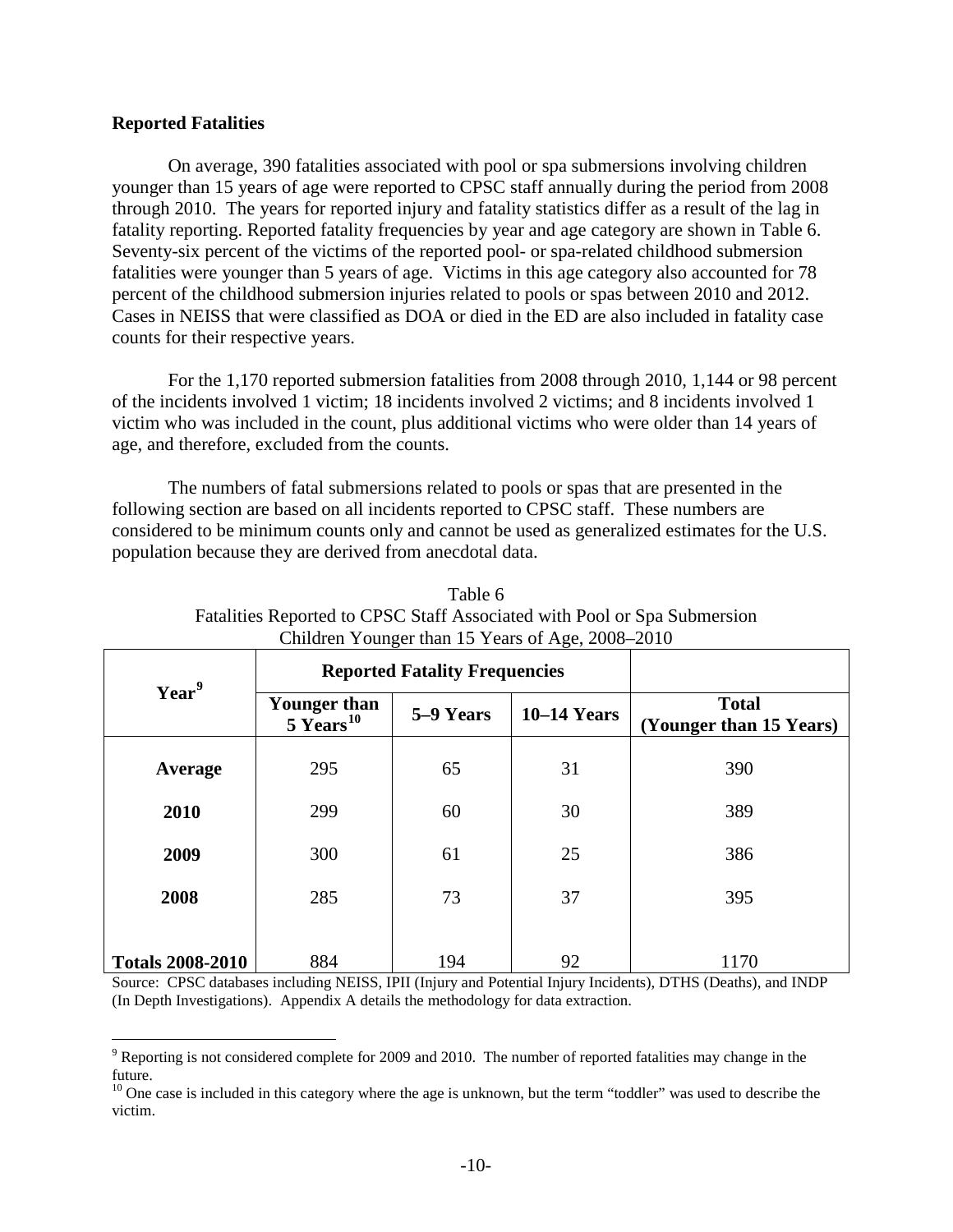Table 7 provides information on the interval between the submersion incident and the time of death for pool- or spa-related submersion fatalities. For most of the fatalities (79 percent), the date of death was either the same as the date of the incident or one day later. However, 20 percent of the victims younger than 15 years of age succumbed days, weeks, and even years after the submersion, often after extensive medical treatment.

| Table 7                                                                                             |
|-----------------------------------------------------------------------------------------------------|
| Percentage of Fatalities Reported to CPSC Staff Associated with Pool or Spa Submersion              |
| Children Younger than 15 Years of Age by Interval Between Injury and Death, <sup>11</sup> 2008–2010 |
|                                                                                                     |

┑

| <b>Days</b><br><b>Between</b> | Percentage of Reported Fatalities <sup>12</sup> |           |                |                                              |
|-------------------------------|-------------------------------------------------|-----------|----------------|----------------------------------------------|
| Incident &<br><b>Death</b>    | Younger than<br>5 Years                         | 5–9 Years | $10-14$ Years  | <b>Percentage</b><br>(Younger than 15 Years) |
| 0 days                        | 69                                              | 72        | 57             | 68                                           |
| 1 day                         | 10                                              | 12        | 12             | 11                                           |
| $2-7$ days                    | 14                                              | 12        | 26             | 15                                           |
| $8-31$ days                   | $\overline{4}$                                  | 3         | $\overline{2}$ | $\overline{4}$                               |
| $>$ 31 days                   | $\overline{2}$                                  |           | 3              | $\overline{2}$                               |
|                               |                                                 |           |                |                                              |

Source: CPSC databases including NEISS, IPII (Injury and Potential Injury Incidents), DTHS (Deaths), and INDP (In Depth Investigations). Appendix A details the methodology for data extraction.

<span id="page-10-0"></span> $11$  Note that the age at time of death is used to determine the appropriate age category. In most cases, the difference between the date of incident and date of death is not sufficient to change the age category. There were 25 fatalities where the difference was more than 31 days.

<span id="page-10-1"></span> $12$  Percentages may not add up to 100 due to rounding.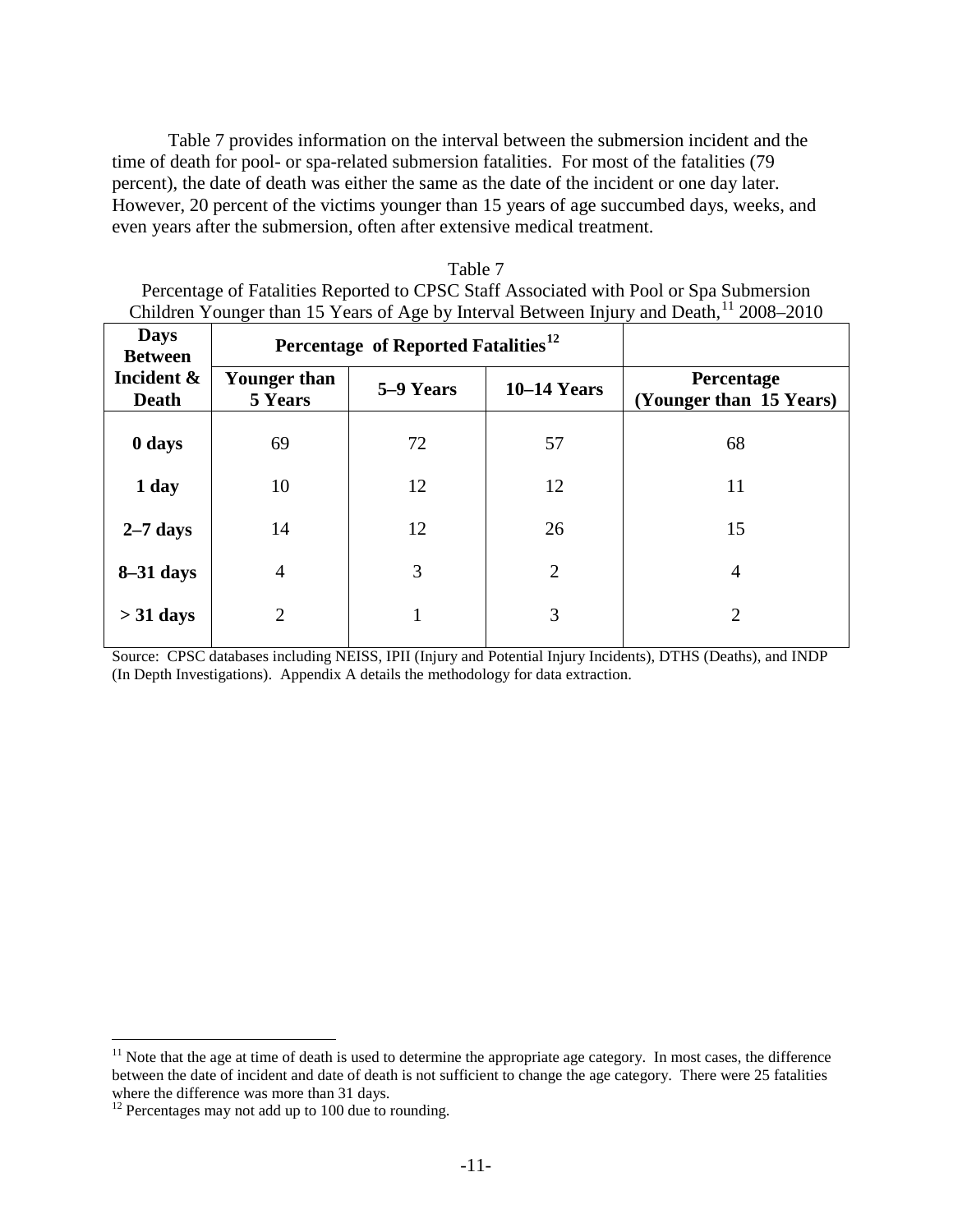Reported fatalities occurred predominantly in pools. A small number of fatalities were associated with spas. Children younger than 5 years of age comprised the largest percentage of reported spa-related submersion fatalities compared to the other age subcategories. Table 8 records these percentages by product type.

| Table 8                                                                                |
|----------------------------------------------------------------------------------------|
| Percentage of Fatalities Reported to CPSC Staff Associated with Pool or Spa Submersion |
| Children Younger than 15 Years of Age by Product Type, 2008–2010                       |

|                | <b>Percentage of Reported Fatalities</b> |           |               |                                         |
|----------------|------------------------------------------|-----------|---------------|-----------------------------------------|
| <b>Product</b> | Younger than<br>5 Years                  | 5–9 Years | $10-14$ Years | <b>Total</b><br>(Younger than 15 Years) |
| Pool           | 98                                       | 100       | 97            | 98                                      |
| <b>Spa</b>     |                                          |           |               |                                         |

Source: CPSC databases including NEISS, IPII (Injury and Potential Injury Incidents), DTHS (Deaths) and INDP (In Depth Investigations). Appendix A details the methodology for data extraction.

Table 9 gives the estimated percentages of pool or spa submersion fatalities by victim age and gender. For all age groups, roughly two-thirds of victims were males. This is consistent with the injury data, which show that more male children were treated in emergency departments for pool- or spa-related submersion injuries.

Table 9 Percentage of Fatalities Reported to CPSC Staff Associated with Pool or Spa Submersions Children Younger than 15 Years of Age by Gender, 2008–2010

|               | <b>Percentage of Reported Fatalities</b> |           |               |                                         |
|---------------|------------------------------------------|-----------|---------------|-----------------------------------------|
| <b>Gender</b> | <b>Younger than</b><br>5 Years           | 5–9 Years | $10-14$ Years | <b>Total</b><br>(Younger than 15 Years) |
| <b>Male</b>   | 67                                       | 69        | 67            | 67                                      |
| <b>Female</b> | 33                                       | 31        | 33            | 33                                      |

Source: CPSC databases including NEISS, IPII (Injury and Potential Injury Incidents), DTHS (Deaths), and INDP (In Depth Investigations). Appendix A details the methodology for data extraction.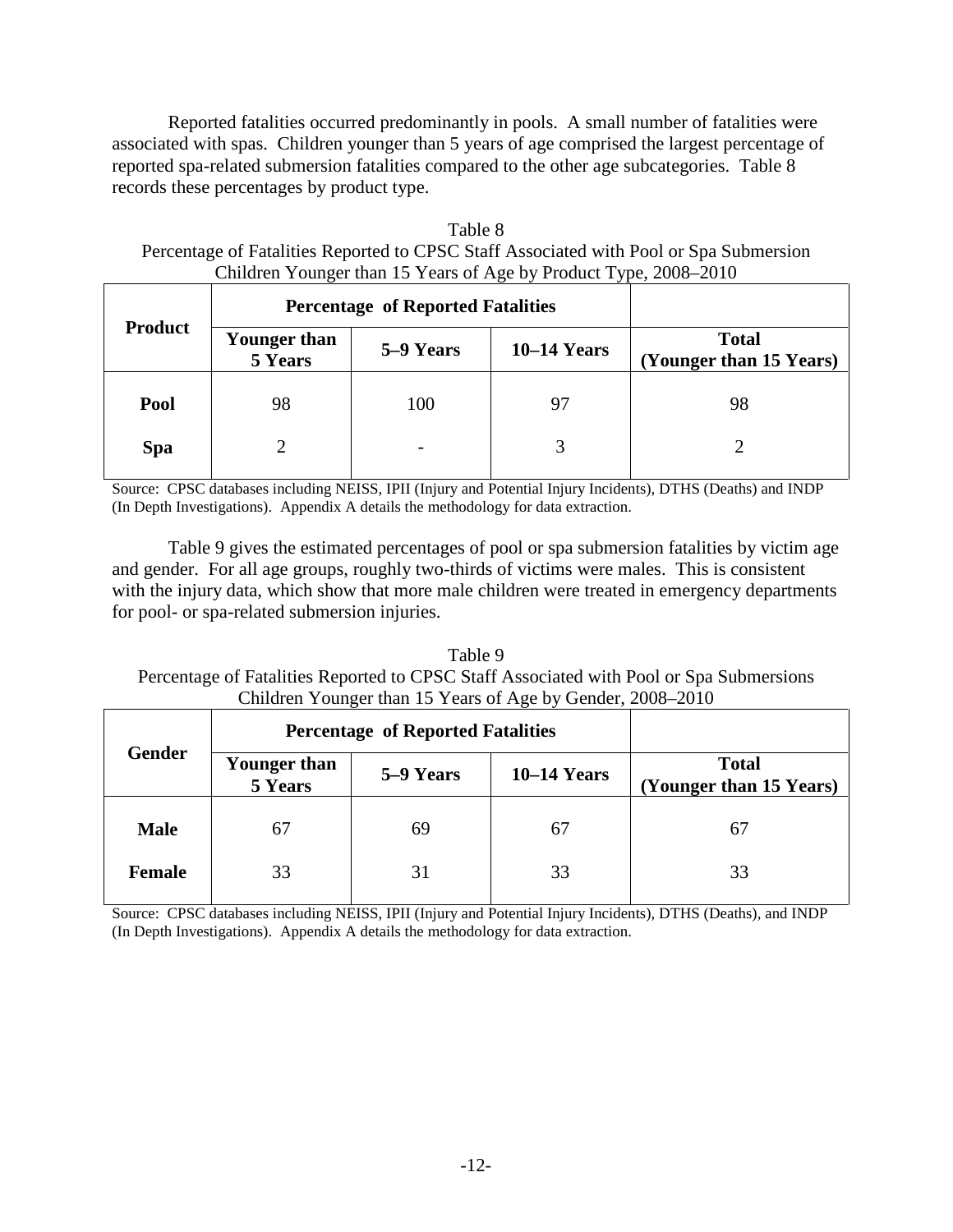Figure 3 illustrates the seasonal distribution of reported pool- or spa-related childhood submersion fatalities as a function of victim age. As expected, the summer months of June, July, and August had the largest annual frequencies for all age groups.

Figure 3



Source: CPSC databases including NEISS, IPII (Injury and Potential Injury Incidents), DTHS (Deaths), and INDP (In Depth Investigations). Appendix A details the methodology for data extraction.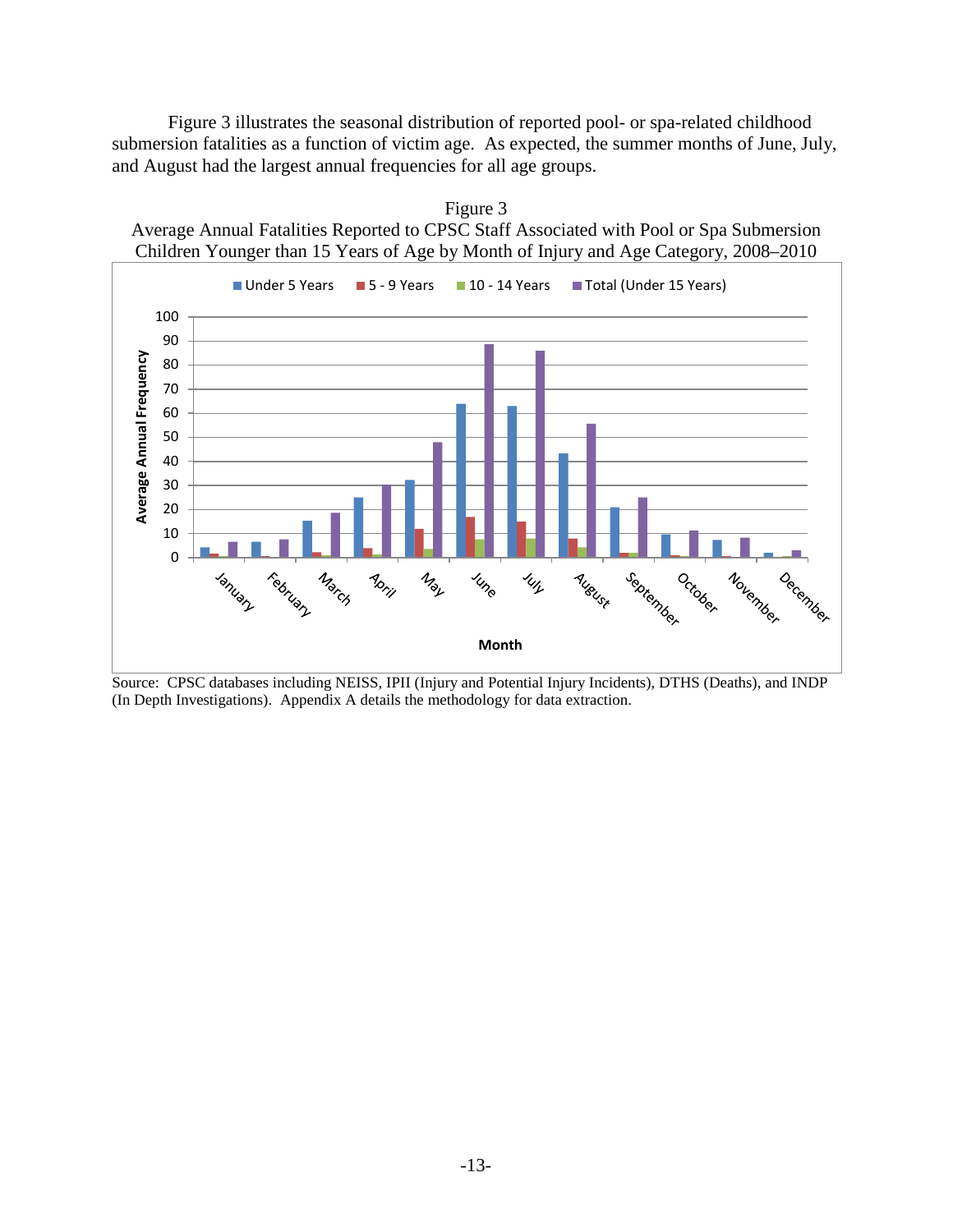Figure 4 shows the annual average of reported pool or spa submersion fatalities in children younger than 15 years old as a frequency distribution of the victim's age. Children between the ages of 1 and 3 years (12 to 47 months) comprised approximately 67 percent of the reported pool or spa submersion fatalities. The graph shows a sharp decrease after age 2 (less than or equal to 35 months).

Figure 4 Average Annual Fatalities Reported to CPSC Staff Associated with Pool or Spa Submersion Children Younger than 15 Years of Age by Age, 2008–2010



Source: CPSC databases including NEISS, IPII (Injury and Potential Injury Incidents), DTHS (Deaths), and INDP (In Depth Investigations).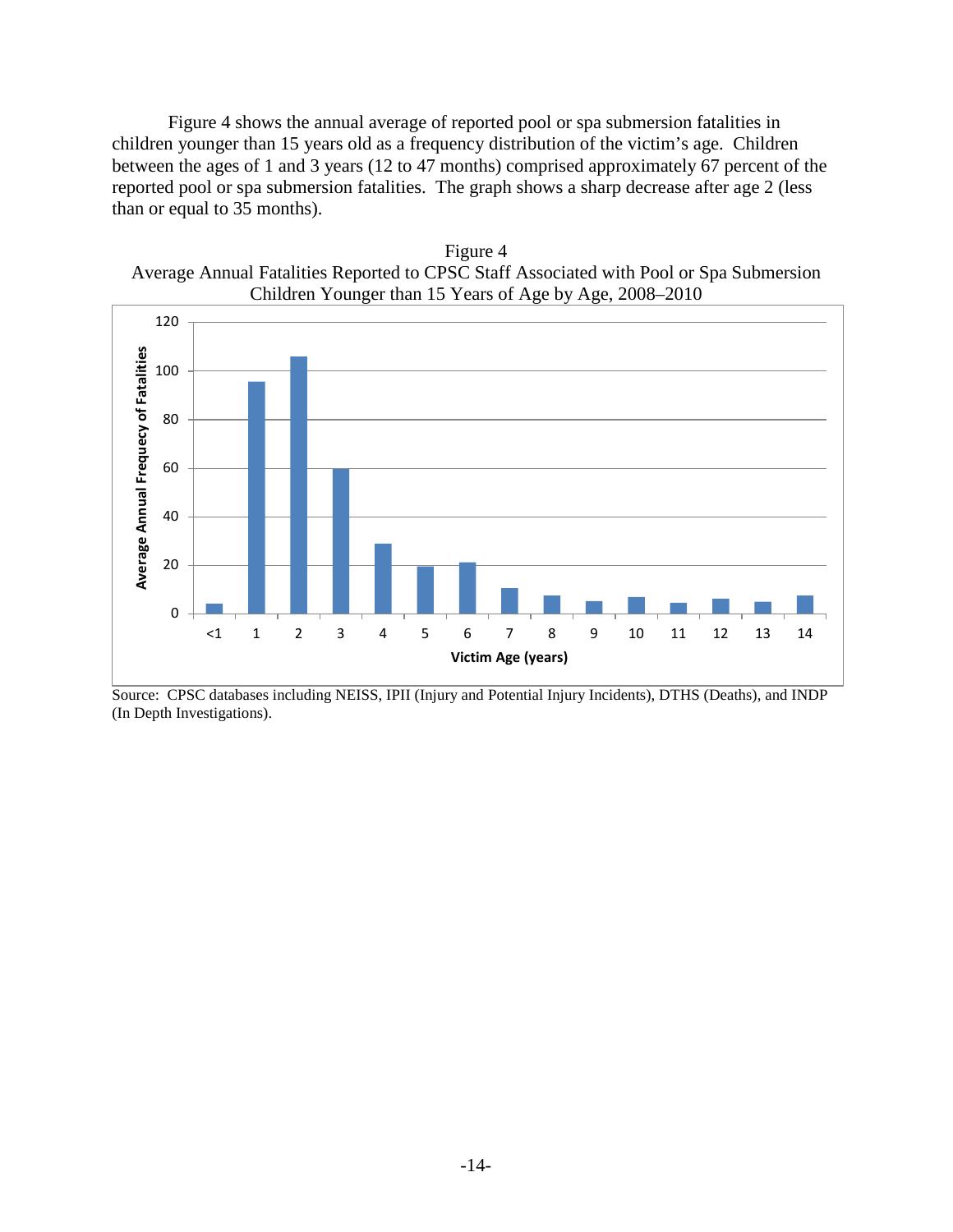Table 10 records the percentages of reported pool or spa fatalities by incident location. The majority of reported deaths (73 percent for pools or spas) occurred in residential settings, such as the victim's home, a family or friend's house, or a neighbor's residence. The victim's home accounts for the largest percentage (43 percent) for all location categories for victims younger than 15 years of age. For children 5 to 9 years of age and children 10 to 14 years of age, the public/community/business location accounted for the largest percentage of reported submersion fatalities.

| Chritical Touriger than 15 Tears of Age by Includin Location, 2006–2010 |                                |                                                 |                |                                         |
|-------------------------------------------------------------------------|--------------------------------|-------------------------------------------------|----------------|-----------------------------------------|
|                                                                         |                                | Percentage of Reported Fatalities <sup>13</sup> |                |                                         |
| Location                                                                | <b>Younger than</b><br>5 Years | 5–9 Years                                       | $10-14$ Years  | <b>Total</b><br>(Younger than 15 Years) |
| Home                                                                    | 53                             | 10                                              | 13             | 43                                      |
| Family/<br><b>Friend</b>                                                | 26                             | 17                                              | 13             | 23                                      |
| Public/<br>Community/<br>Business <sup>14</sup>                         | 9                              | 45                                              | 57             | 19                                      |
| <b>Undisclosed</b><br>Location                                          | 6                              | 17                                              | 13             | 8                                       |
| <b>Neighbor</b>                                                         | 6                              | 11                                              | $\overline{4}$ | 7                                       |

Table 10 Percentage of Fatalities Reported to CPSC Staff Associated with Pool or Spa Submersion Children Younger than 15 Years of Age by Incident Location, 2008–2010

Source: CPSC databases including NEISS, IPII (Injury and Potential Injury Incidents), DTHS (Deaths), and INDP (In Depth Investigations). Appendix A details the methodology for data extraction.

<span id="page-14-0"></span> $13$  Percentages may not add up to 100 due to rounding.

<span id="page-14-1"></span><sup>&</sup>lt;sup>14</sup> Condominium and apartment complex pools are included in this category.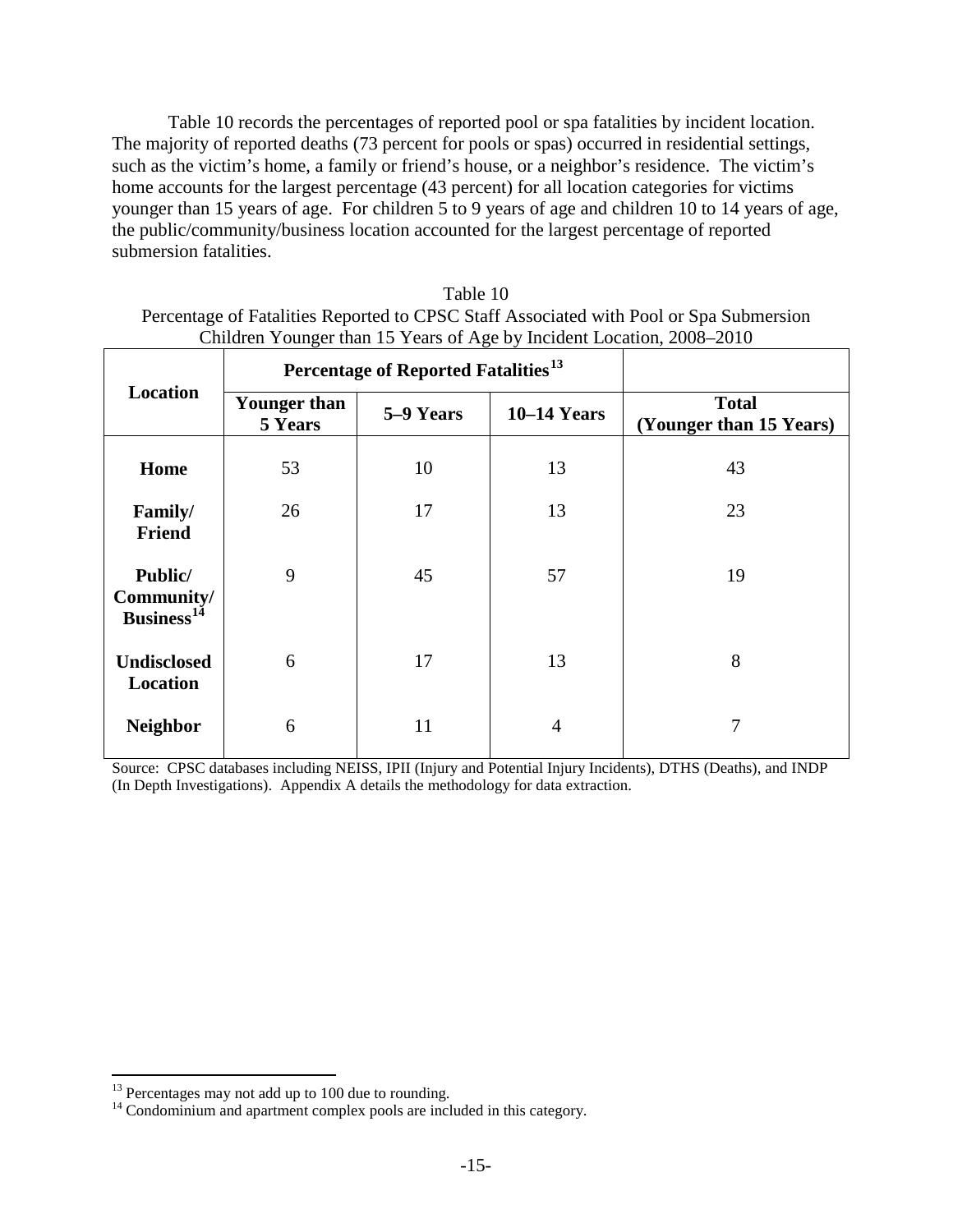Table 11 presents the percentages of reported fatalities by pool/spa type. The in-ground product type accounted for the largest percentage of known pool/spa types (59 percent for victims younger than 15). This was followed by the above-ground pool category and portable pool category.

| $2000 - 2010$                         |                                |                                                 |                    |                                         |
|---------------------------------------|--------------------------------|-------------------------------------------------|--------------------|-----------------------------------------|
|                                       |                                | Percentage of Reported Fatalities <sup>15</sup> |                    |                                         |
| Location                              | <b>Younger than</b><br>5 Years | 5-9 Years                                       | <b>10-14 Years</b> | <b>Total</b><br>(Younger than 15 Years) |
| In-Ground                             | 59                             | 59                                              | 62                 | 59                                      |
| Undisclosed<br>Pool/Spa<br>Type       | 9                              | 34                                              | 32                 | 15                                      |
| Above-<br>Ground<br>(Pools Only)      | 18                             | 5                                               | $\mathbf{1}$       | 15                                      |
| Portable <sup>16</sup><br>(Pool Only) | 12                             | $\overline{2}$                                  | $\overline{2}$     | 9                                       |
| Inside Home<br>(Spa Only)             |                                |                                                 | $\overline{2}$     |                                         |
| Outside<br>Home<br>(Spa Only)         | $\overline{2}$                 | $\boldsymbol{0}$                                | $\mathbf{1}$       | $\overline{2}$                          |

| Table 11              |        |  |
|-----------------------|--------|--|
| $\tilde{\phantom{a}}$ | $\sim$ |  |

Percentage of Fatalities Reported to CPSC Staff Associated with Pool or Spa Submersion Children Younger than 15 Years of Age by Specific Pool/Spa Type Product Category, 2008–2010

Source: CPSC databases including NEISS, IPII (Injury and Potential Injury Incidents), DTHS (Deaths), and INDP (In Depth Investigations). Appendix A details the methodology for data extraction.

<span id="page-15-1"></span><span id="page-15-0"></span><sup>&</sup>lt;sup>15</sup> Percentages may not add up to 100 due to rounding.<br><sup>16</sup> A "portable pool" is defined as any pool that can be set up/taken down or moved to another location with relative ease.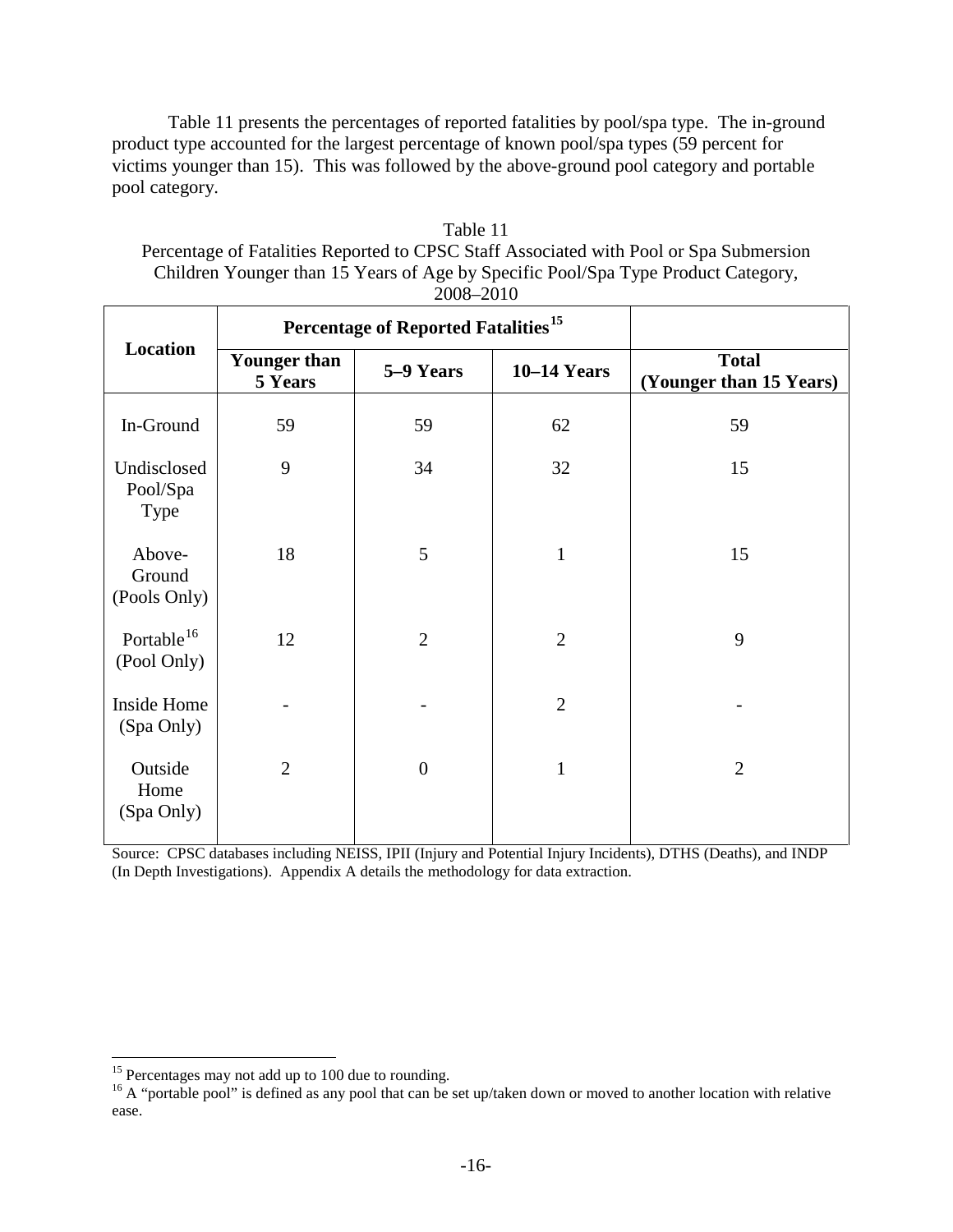Since the majority of reported fatal submersion victims were younger than 5 years of age, the incident reports from 2008 through 2010 were evaluated, and common scenarios for children younger than 5 years of age for pools or spas (881 reported submersion fatalities) were classified. The highest percentage of the reports (55 percent) attributed the incident to a lapse in adult supervision (an adult losing contact or knowledge of the whereabouts of the child and, during this time period, the child managed to access the pool/spa). Eleven percent of the reports indicated barrier compromise or circumvention. Another common scenario—17 percent of the reports—involved close proximity to the pool/spa, with the victim last seen in the pool/spa, or near the pool/spa, before the incident occurred. In 16 percent of the reports, there was too little information available to determine the scenario. The scenarios are categorized in Table 12. Hazard scenarios for older children are not characterized because CPSC staff receives fewer reports of fatal submersions involving this age group.

Table 12 Percentage of Fatalities Reported to CPSC Staff Associated with Pool or Spa Submersion Children Younger than 5 Years of Age by Scenario, 2008–2010

| <b>Scenario</b>                                               | Percentage of Reported Fatalities for Pools and<br>Spas <sup>17</sup> |
|---------------------------------------------------------------|-----------------------------------------------------------------------|
| <b>Lost Contact or</b><br><b>Knowledge of Whereabouts</b>     | 55                                                                    |
| <b>Not Enough Information to</b><br><b>Determine Scenario</b> | 16                                                                    |
| <b>Barrier Integrity or</b><br><b>Circumvented Barrier</b>    | 11                                                                    |
| <b>Near Pool/Spa or</b><br>In Pool/Spa                        |                                                                       |

Source: CPSC databases including NEISS, IPII (Injury and Potential Injury Incidents), DTHS (Deaths), and INDP (In Depth Investigations). Appendix A details the methodology for data extraction.

<span id="page-16-0"></span> $17$  Percentages do not add up to 100 due to rounding.